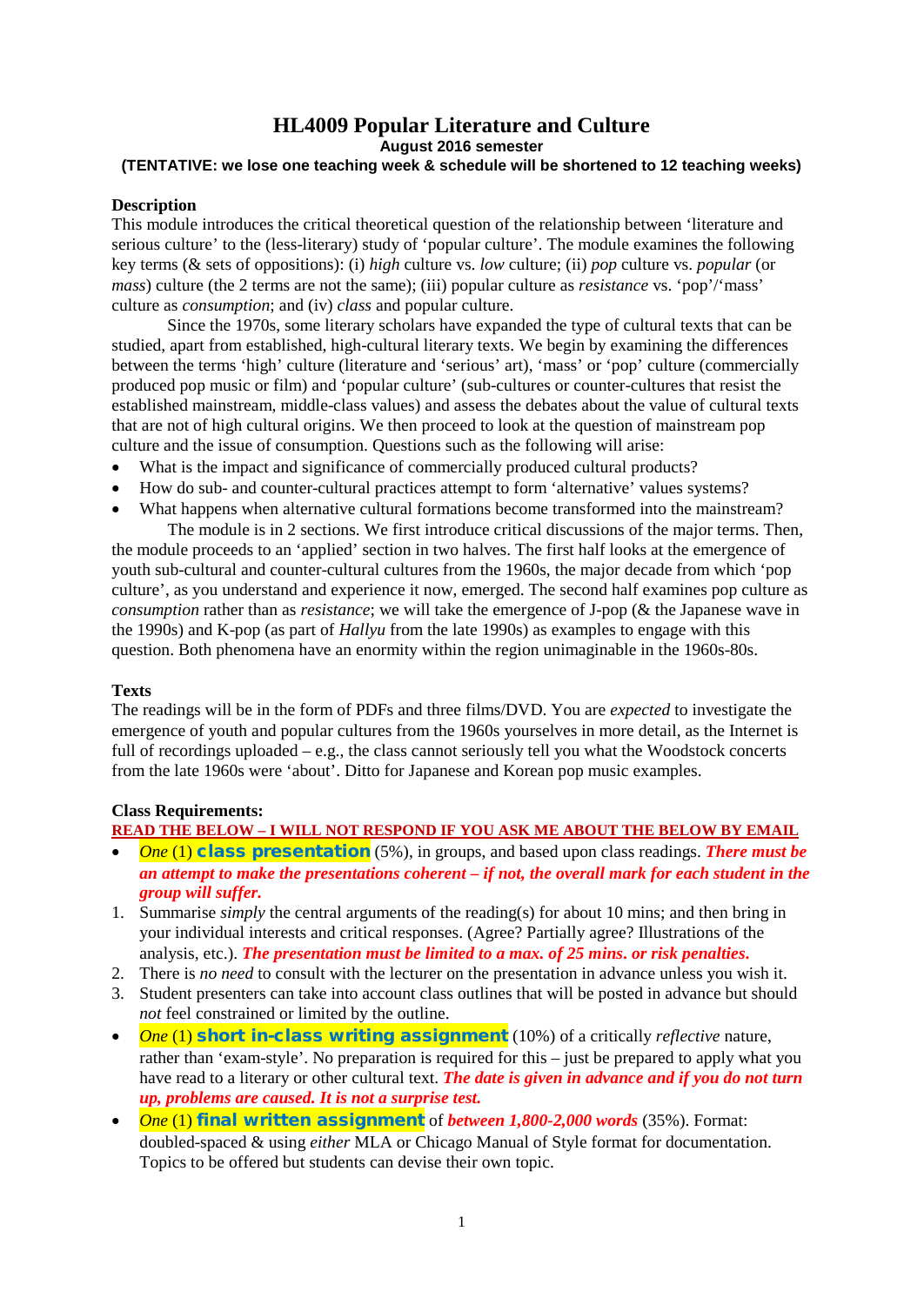• A final examination (50%). Format: *Three (3) questions to be chosen* from a range of options; no compulsory question and no separate sections.

#### **Class Format**

- 1) Begin with student presentation; 2) seminar format thereafter, following, in general, the outline to be mounted on Edventure in advance of class meetings (students can download this; there will be *no* PowerPoint, note); 3) on occasion, small group discussions. Student opinion is important.
- *Students should raise questions in the class* (disagree; agree; or simply seek clarification): *there is no such thing as a 'stupid' question*. Student thoughts are *vital learning moments* for the individual & the entire class**.** *In general, boldly ask questions: individual meetings cannot become individual tutorial sessions as that's unfair to the class.* I may or may not agree with your opinion, but that should *not* stop your response being shared. No need to be sensitive!
- It is unrealistic to expect a private tutorial form the lecturer during consultation meetings.

#### **Consultations**

- Make appointments in advance: [cjwlwee@ntu.edu.sg/](mailto:cjwlwee@ntu.edu.sg)6592 1569 (O). Each meeting will last about 20 mins – pls request in advance if you think more time is necessary.
- Do come in with a *specific question or questions* in mind for best use of time.

#### **Readings**

- F. R. Leavis, 'Valuation in Criticism', & 'Thought, Meaning and Sensibility: The Problem of Value Judgement' (in *Valuation in Criticism and Other Essays*, ed. G. Singh [Cambridge: Cambridge UP, 1986) NIE Library: PR99 Lea.
- F. R. Leavis, '*Hard Times* [Charles Dickens' novel]: An Analytic Note', in *The Great Tradition: George Eliot, Henry James, Joseph Conrad* (1946; Harmondsworth: Penguin, 1962) NIE Library: PR873 Lea.
- Raymond Williams, *Communications*, 3rd edition (Harmondsworth: Penguin, 1976) *Selection*. P92.G7W726.
- Theodor W. Adorno, 'Culture Industry Reconsidered' (in *The Culture Industry: Selected Essays on Mass Culture* (London: Routledge, 1991) 2001 edition available: CB427.A241 2001
- John Clarke, Stuart Hall, Tony Jefferson & Brian Roberts, 'Subcultures, cultures and class', in *Resistance through Rituals: Youth Subcultures in Post-War Britain*, ed. Stuart Hall and Tony Jefferson (1975; London: Routledge, 1993) HQ799.G7R433 .
- Paul Willis, 'Symbolic Creativity', from Ann Gray and Jim McGuigan (eds.), *Studying Culture: An Introductory Reader* (London: Edward Arnold, 1993). NIE Library: CB430 Stu
- Doobo Shim, *Waxing the Korean Wave,* Asia Research Inst. Working Paper (Singapore: NUS, 2011) also available free online; do a search. DS5.W356 NO.158 – SECONDARY READING
- Carolyn S. Stevens, chap. 3, 'The Particulars of History', in *Japanese Popular Music: Culture, Authenticity, and Power* (London: Routledge, 2008), pp. 37-67 (focus on pp. 37, 49-67) ML2917.J3 S844 – SECONDARY READING
- Patrick Galbraith & Jason Karlin, 'Introduction: The mirror of idols and celebrity', in Galbraith & Karlin (eds.), *Idols and Celebrity in Japanese Media Culture* (Houndmills: Palgrave Macmillan, 2012) P92.J3 I21
- Michael Ruhr, chap. 4, 'Producing the Global Imaginary: A K-Pop Troppology', in *Globalization and Popular Music in South Korea: Sounding Out K-Pop* (London: Routledge, 2016) ML3502.K6 F959
- *Quadrophenia* (1979), dir. Franc Roddam. Selections played in class, but whole film to be viewed in advance before class meeting. See: [http://www.imdb.com/title/tt0079766/.](http://www.imdb.com/title/tt0079766/) It is up to students whether they wish to buy their own copy: **One copy on reserve at the Library Outpost.** PN1995.9.Y6Q1q.
- *The Loneliness of the Long Distance Runner* (1962), dir. Tony Richardson: **One copy on reserve at the Library Outpost.** PN1995.9.S67T667**.**
- *Easy Rider* (1969), dir. Dennis Hopper. DVD on order.

#### Note:

- 1. The readings will either be available as PDF files in Blackboard/Edventure.
- 2. Students are expected to read the critical readings with *intense* care an attention.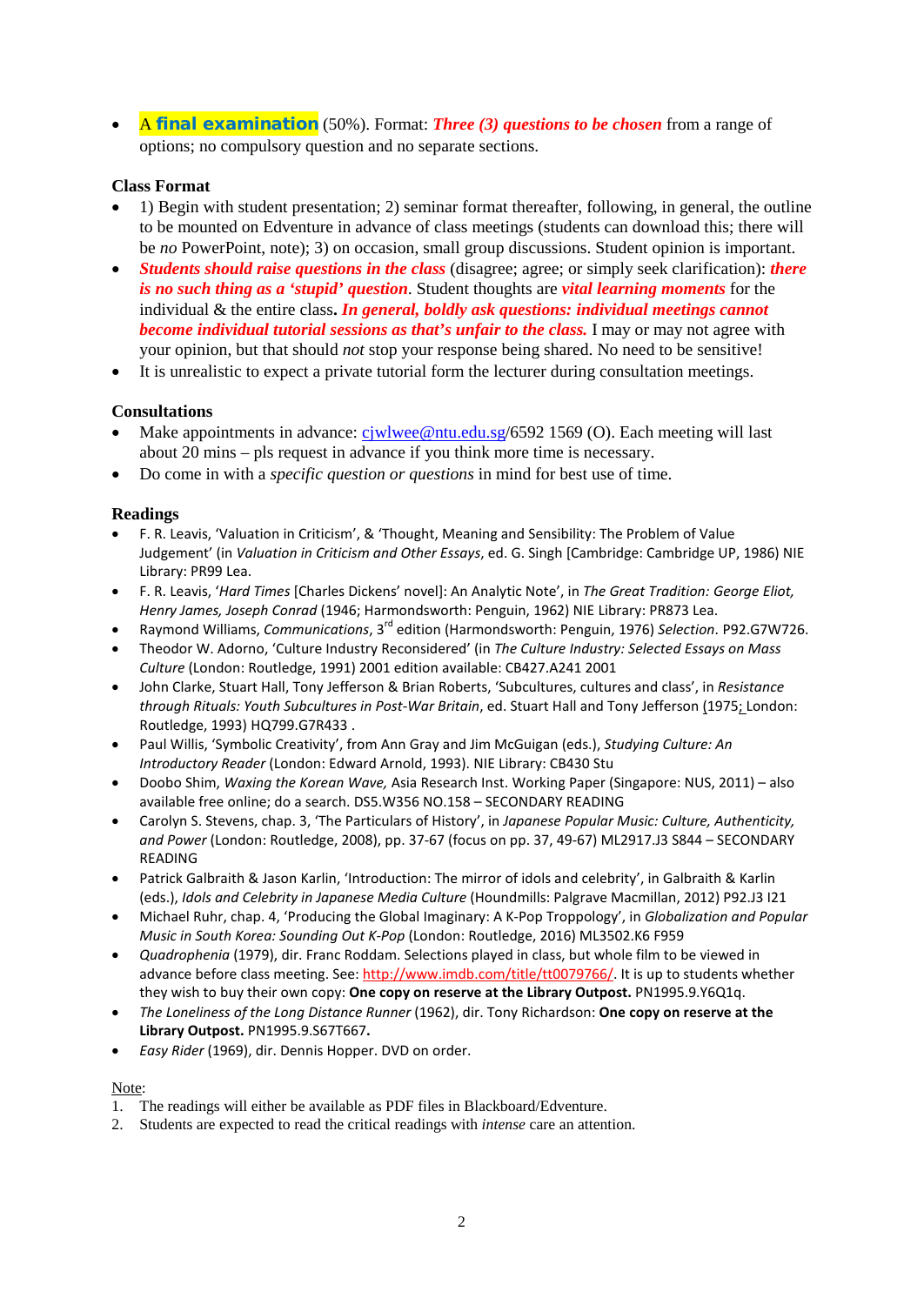## **Tentative Schedule, Readings and Topics**

### MEETING ONE:

Introduction:

Key issues for the module: 'high'/'low', 'mass', 'pop' and 'popular' cultures; class and culture; *popular* culture and resistance to the mainstream *versus* consumption and *pop*/*mass* culture.

### MEETING TWO:

F. R. Leavis: 'Valuation in criticism' (essay); and 'Thought, meaning and sensibility: The problem of value judgment' (essay).

Issues: The 'mission' of English and the value of high culture; scientific/industrial society and the problem of (organic or more 'natural') culture; literature as 'high cultural' criticism – for Leavis, as a way of thinking about modern industrial life and society; high-quality literary-linguistic expression and critical thinking.

### MEETING THREE:

Leavis, cont'd. Chapter 5 from Leavis, *The Great Tradition*, 'Hard Times'. Issue: What does an application of Leavis's principles of criticism look like in practice? High culture and the ability to represent the genuinely popular.

Introduction to Raymond Williams, *Communications* (selection).

Issues: High culture and the ability to represent the popular – culture as 'everyday' experience; literature and other forms of the 'expression' of culture; mass culture and mass media; culture as 'communication'; communication practices and the market

### MEETING FOUR:

Williams, cont'd.

### MEETING FIVE:

Theodor W. Adorno, 'Culture Industry Reconsidered' (one chapter in a book), in *The Culture Industry: Selected Essays on Mass Culture*.

Issues: Mass culture as a problem – mass culture is *not* genuinely popular culture. Rationality and the economic instrumentalisation of culture: mass culture as mass deception – emphasis on film; the homogenisation of culture; the critical and Enlightenment capacity of high culture vs. the debased values of the culture industry

### MEETING SIX:

Paul Willis, 'Symbolic Creativity' (essay).

Issues: Mass/pop culture and the popular – in positive relation; class identity and social values in the daily life of less-privileged youths; youth rituals, pop/mass culture, consumption and resistance against the 'mainstream'

#### **So, how is all this work out in cultural production? I: The 1960s and the emergence of youth culture**

### MEETING SEVEN:

*The Loneliness of the Long Distance Runner* (1962), director Tony Richardson. Award-winning film about a working-class youth in grimy, industrial Nottingham, who is sent to a boy's reformatory. The socially privileged governor tries to 'individualise' and reform him, using a middle-class logic of reform to incorporate him into a more 'stable' social position by letting him run against a posh public school in a cross-country race. Based on a well-known novel by Alan Sillitoe, who wrote the screenplay.

Issues: